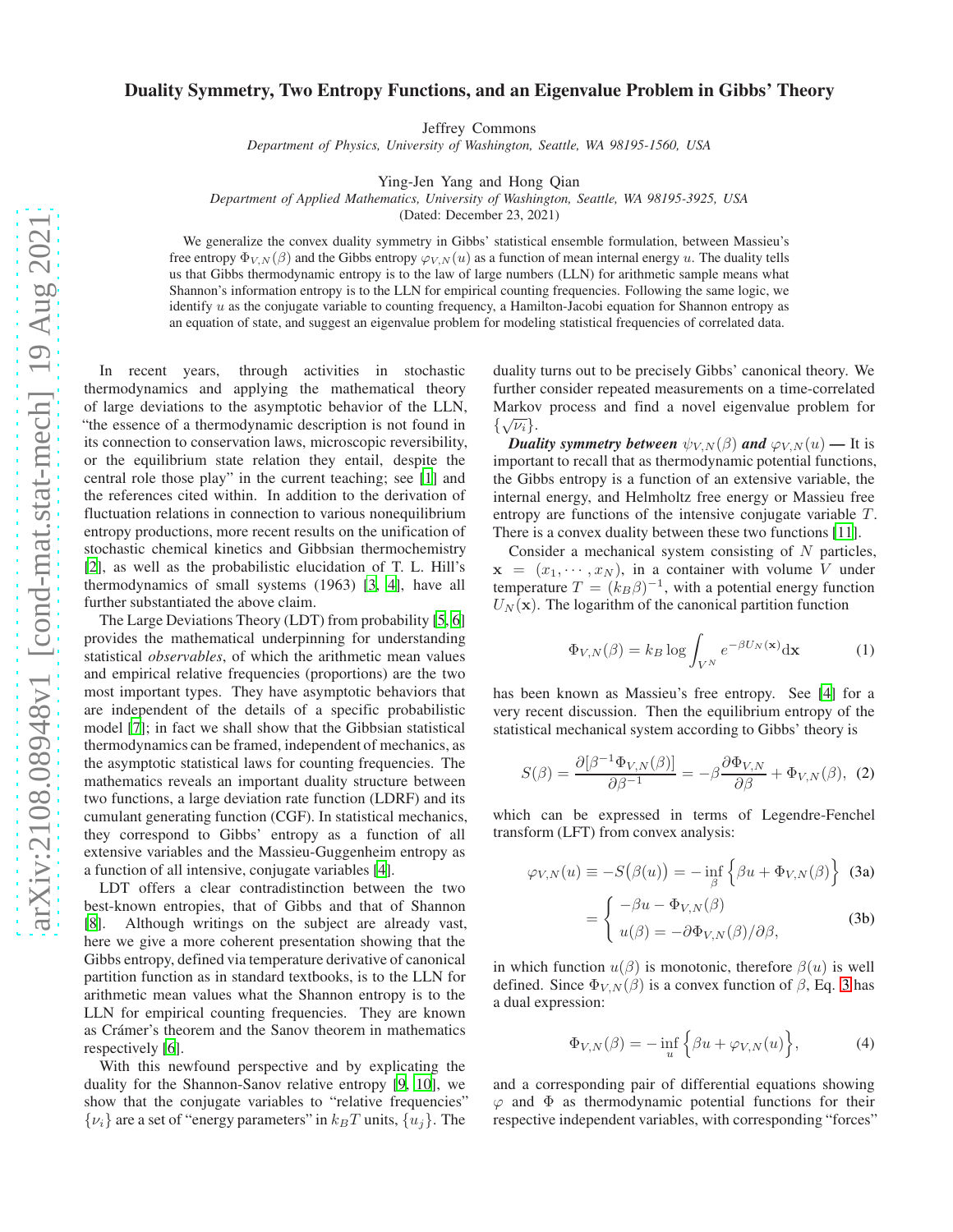$\beta$  and  $u$ :

<span id="page-1-0"></span>
$$
d\varphi_{V,N}(u) = \left(\frac{d\varphi_{V,N}(u)}{du}\right) du = -\beta(u) du, \qquad (5a)
$$

$$
d\Phi_{V,N}(\beta) = \left(\frac{d\Phi_{V,N}(\beta)}{d\beta}\right) d\beta = -u(\beta)d\beta.
$$
 (5b)

The duality in Eq. [5](#page-1-0) can be further extended to intensive conjugate variables  $p$  and  $\mu$  which correspond to extensive variables  $V$  and  $N$ . This leads to a duality symmetry between the fundamental thermodynamic relation and the Hill-Gibbs-Duhem (HGD) equation in nanothermodynamics [\[4](#page-4-3)], respectively. In the classical macroscopic thermodynamic limit, the HGD equation becomes the Gibbs-Duhem equation, with the duality symmetry broken: When  $\varphi_{V,N}(u)$  is an Eulerian homogeneous degree-1 function of  $u, V, N$ , its complete LFT  $\psi(\beta, p, \mu)$  becomes singular except on a hyper-surface that yields the equation of state (EoS):

<span id="page-1-1"></span>
$$
\mu = \frac{1}{N} \sup_{V} \left\{ pV - \beta^{-1} \Phi_{V,N}(\beta) \right\}.
$$
 (6)

The  $\mu$  is a function of p and  $\beta$ ; the  $\psi(\beta, p, \mu)$  vanishes. In the familiar standard thermodynamics notations,  $\Phi = -F/T = -(U - TS)/T$  where  $1/T = \partial S/\partial U$ ,  $\mu = G/N = (pV + F)/N$  where  $p = -\partial F/\partial V$ . They correspond to Eqs. [4](#page-0-1) and [6,](#page-1-1) with the infimum and supremum carried out by differentiating convex functions.

*The Gibbs and the Shannon-Sanov entropies, currently their relation —* For a given probability distribution over a set of *n* discrete events with probability mass function  $p_i$ ,  $1 \leq$  $i \leq n$ , Shannon's entropy for empirical frequencies  $\{\nu_i\}$  is a special case of the more general relative entropy [\[9](#page-4-8), [10](#page-4-9)]

<span id="page-1-2"></span>
$$
H(\{\nu_i\}) = \sum_{i=1}^n \nu_i \log \frac{\nu_i}{p_i} \text{ or } \int_{\mathbb{R}} f(x) \log \frac{f(x)}{p(x)} dx. \tag{7}
$$

Shannon's original formula is taken relative to a uniform probability:  $-H(\nu) = -\sum_{i=1}^{n} \nu_i \log \nu_i - \log n$ . There is an extra, non-consequential constant  $-\log n$ . The first term is interpreted as the "missing information" w.r.t. the maximum information  $-\log n$ .

According to standard textbooks on equilibrium statistical mechanics [\[12\]](#page-4-11), the Gibbs entropy is defined by starting from a given density of states in terms of energy  $\Omega(u)$ ,  $u \in \mathbb{R}$ ,

$$
F(\beta) = -\beta^{-1} \log \int_{\mathbb{R}} \Omega(u) e^{-\beta u} \mathrm{d}u, \ S = -\frac{\partial F(\beta)}{\partial (1/\beta)}, \quad (8)
$$

where  $S$  is the Gibbs entropy.  $F$  is Helmholtz free energy and  $\beta = (k_B T)^{-1}$  is inverse temperature. A *canonical distribution* is

$$
f(E) = \Omega(u)e^{-\beta E} \left( \int_{\mathbb{R}} \Omega(E)e^{-\beta E} dE \right)^{-1},
$$

from which one has the well-known equation

$$
S = -\frac{\partial F(\beta)}{\partial (1/\beta)} = -\int_{\mathbb{R}} f(E) \log \left( \frac{f(E)}{\Omega(E)} \right) dE. \tag{9}
$$

If one identifies  $\Omega(E)$  with the uniform density  $1/N$  and integration w.r.t.  $E$  with summation over  $n$ ; then the Gibbs entropy and the Shannon entropy are considered to be the *same*.

*Beyond the current understanding —* One has found an agreement between the mathematical expressions for the two entropies. However, a fundamental question remains unanswered: Why should the mathematical function in [\(7\)](#page-1-2) be minimized? Though from thermodynamics originally, this *principle* must have a deeper root in statistics; the answer has to be found in the mathematical logic of probability.

There is a new principle that calls for a revisit of the two entropies: *The entropy function arises as the asymptotic exponent for a law of large numbers*. There are many different laws of large numbers, thus there are many different forms of entropy function, c.f. Eq. [21](#page-3-0) below. Gibbs' and Shannon's are merely two special ones for the two most widely studied LLN. We shall consider two i.i.d. sampling problems: (i) A discrete random event with probability mass function  $\pi_k$ ,  $1 \leq k \leq n$ , and (ii) a continuous real-valued random variable X with probability density function  $\Omega(x)$ .

*Shannon's relative entropy as a LDRF —* For the discrete problem, let us assume that within total  $M$  i.i.d. samples, there are  $m_k$  number of observations of the  $k^{th}$  event:  $m_1 + \cdots + m_n = M$ . It is clear that if one carries out another M observations, one would obtain another set of  ${m_k; 1 \le k \le n}.$  So the  $m_k$ 's are themselves random variables with a joint probability distribution

<span id="page-1-3"></span>
$$
\frac{M!}{m_1! \cdots m_n!} \pi_1^{m_1} \cdots \pi_n^{m_n}.
$$
 (10)

As  $M \to \infty$ , the relative frequency  $\nu_k := \frac{m_k}{M} \to \pi_k$ : The proportion of observing the  $k^{th}$  event approaches to its probability. This is known as Borel's LLN.

The *Large Deviation Principle* says that the distribution in [\(10\)](#page-1-3), as  $M \rightarrow \infty$ , has an asymptotic expression  $e^{-M\varphi(\nu_1,\cdots,\nu_n)}$ , where  $\varphi(\nu_1,\cdots,\nu_n)$  is exactly the  $H(\{\nu_i\})$ in Eq. [7,](#page-1-2) with  $p_k = \pi_k$ .

*The Gibbs entropy is also a LDRF —* Now for the continuous problem, let  $X_1, X_2, \cdots, X_M$  be M i.i.d. samples of a random variable  $X$ , with probability density function  $\Omega(x)$ . Then the LLN for the *mean value* says that

$$
\overline{X}_M := \frac{X_1 + \dots + X_M}{M} \to \mathbb{E}[X] = \int_{\mathbb{R}} x \Omega(x) dx,
$$

as  $M \to \infty$ . It is clear that if one obtains another M samples, the  $\overline{X}_M$  will be different. So  $\overline{X}_M$  itself is a random variable with a probability density function  $f_{\overline{X}_M}(x)$ .

Again, the LDT says that as  $M \to \infty$ ,  $f_{\overline{X}_M}(x)$  has an asymptotic expression  $e^{M\psi(x)}$ . To compute the exponent  $\psi(x)$ , we employ the method of CGF,

$$
\Lambda(\beta) = \log \int_{\mathbb{R}} \Omega(x) e^{-\beta x} dx,
$$
 (11)

and note that the CGF of  $X_M$  is  $\Lambda_{\overline{X}_M}(\beta) = M\Lambda(\beta/M)$ . Then

$$
\Lambda(\beta) = \frac{1}{M} \Lambda_{\overline{X}_M} \big( M\beta \big) = \sup_x \big\{ \psi(x) - \beta x \big\},\tag{12}
$$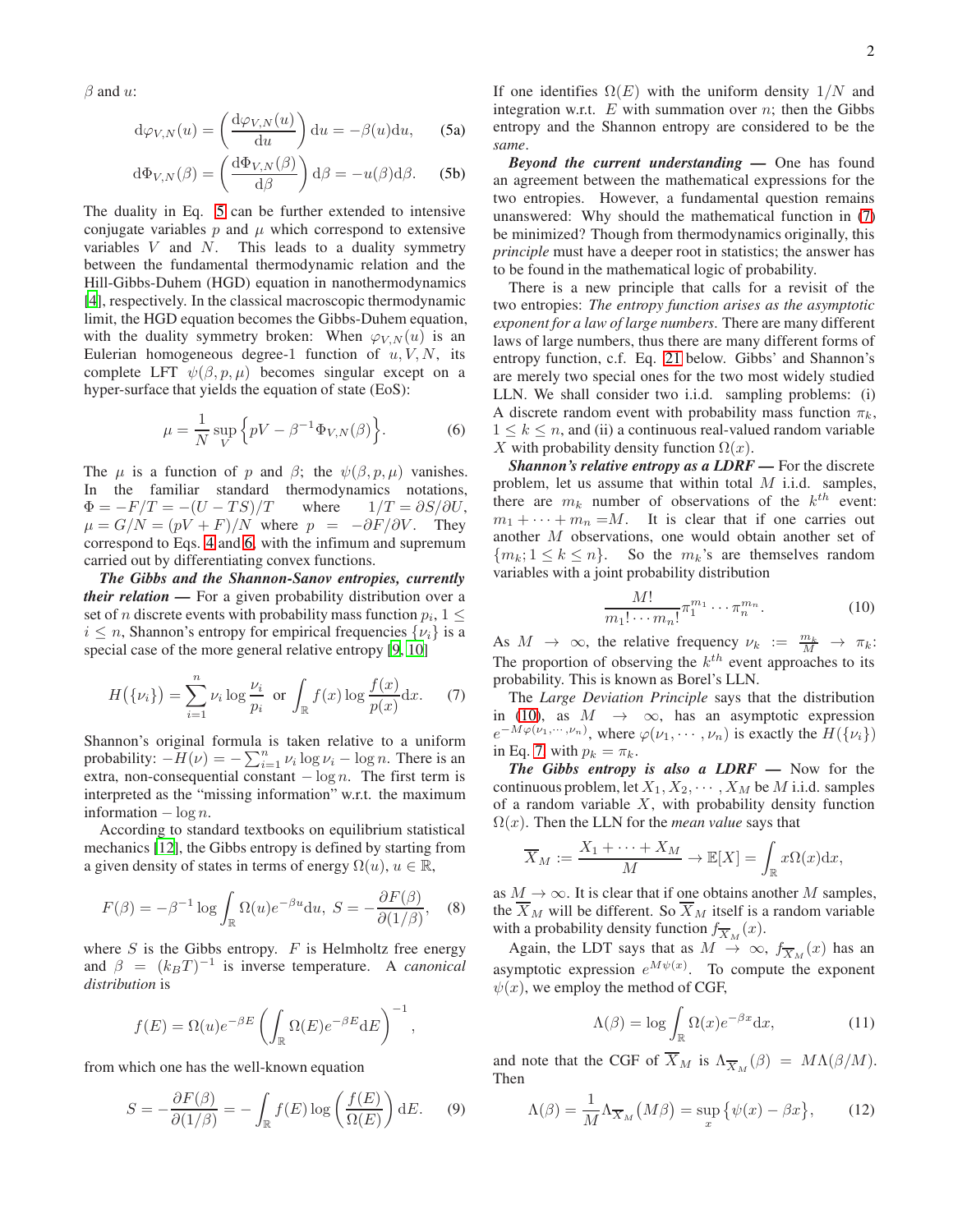which implies

<span id="page-2-0"></span>
$$
\psi(x) = \inf_{\beta} \{ \beta x + \Lambda(\beta) \}.
$$
 (13)

Now to carry out the optimization problem in [\(13\)](#page-2-0), let us use calculus to find the optimal  $\beta^*$ :  $x + \Lambda'(\beta) = 0$ . Therefore,

<span id="page-2-1"></span>
$$
\begin{cases}\n\psi = -\beta \Lambda'(\beta) + \Lambda(\beta) = \frac{\partial}{\partial(1/\beta)} \Big[ \beta^{-1} \Lambda(\beta) \Big], \\
x = -\frac{\partial}{\partial \beta} \Lambda(\beta).\n\end{cases}
$$
\n(14)

Eq. [\(14\)](#page-2-1) gives the function  $\psi(x)$  in a parametric form. We see that if we identify  $-\beta^{-1}\Lambda(\beta)$  as  $F(\beta)$ , then the  $\psi$  in [\(14\)](#page-2-1) is the Gibbs entropy, and  $x$  is the internal energy.

Therefore, as the asymptotic exponent for the probability of large deviations, *the Shannon entropy is to Borel's LLN for empirical counting frequencies what the Gibbs entropy is to the standard LLN for arithmetic mean values.*

*Gibbs-Kirkwood potential energy and the dual to the Shannon-Sanov entropy —* Through Legendre transforms, the theory of classical thermodynamics introduces intensive conjugate variables to extensive quantities, such as  $\beta$  to internal energy  $U$ ,  $p$  to volume  $V$ , and  $\mu$  to particle number N. The same conjugate variables enter Gibbs' theory of statistical mechanics via Laplace transforms of various partition functions corresponding to extensive variables. The result from the previous sections shows clearly that a duality structure between the LDRF and its CGF plays a central role in a new understanding of Gibbs' and Shannon's entropies.

By the same logic the following question immediately arises: What is the corresponding CGF for Shannon's relative entropy, i.e., Sanov's LDRF in [\(7\)](#page-1-2)? We carry out its LFT using  $u_i$  to denote the conjugate variable of  $\nu_i$  under the normalization constraint  $\sum_{i=1}^{n} \nu_i = 1$ :

<span id="page-2-2"></span>
$$
\Xi({u_i}) = \inf_{\{\nu_i\}} \left\{ \sum_{i=1}^n u_i \nu_i + H({\{\nu_i\}}) \right\} \tag{15}
$$
\n
$$
= \sum_{i=1}^n \nu_i^* \log \left( \frac{\nu_i^*}{p_i e^{-u_i}} \right) = \lambda = -\log \sum_{i=1}^n p_i e^{-u_i},
$$

in which  $\lambda$  appears as the Lagrange multiplier for the constrained optimization  $\nu_i^* = p_i e^{-u_i + \lambda}$ . For fixed  $u_i$ , the  $\nu_i$ are determined from  $u_i = -\partial H(\{\nu_i\})/\partial \nu_i + \lambda$ . The additive constant  $\lambda$  to the  $u_i$ 's represents a gauge freedom, a feature that is absent in the traditional Legendre transform. Eq. [15](#page-2-2) has the exact form of Helmholtz free energy from standard statistical mechanics, when a set of "energy" parameters in  $k_BT$  units,  $\{u_i\}$  is given:

<span id="page-2-3"></span>
$$
\Xi(\{u_i\}) = \underbrace{\sum_{i=1}^n \nu_i^* u_i}_{\text{mean internal energy}} - \underbrace{\left(-\sum_{i=1}^n \nu_i^* \log \frac{\nu_i^*}{p_i}\right)}_{\text{entropy}}.
$$
 (16)

More precisely, the mean internal energy term in [\(16\)](#page-2-3) should be understood as the mean value of Kirkwood's potential of mean force  $u_i$  [\[13\]](#page-4-12). The conjugate variables  $u_i$  therefore are interpreted as a "potential function" that represents the statistical deviations of the empirical frequencies  $\{\nu_i\}$  away from the true probability  $\{p_i\}$  in the large-deviation scenario.

We shall call the set of  $\{u_i\}$  introduced in [\(15\)](#page-2-2), the conjugate variables to the counting frequencies  $\{\nu_i\},\$ *Gibbs-Kirkwood potential energies*; they comes with a "natural" additive constant  $\lambda$  due to the normalization of frequencies  $\{\nu_i\}$ . One then recovers the duality:

$$
dH(\{\nu_i\}) = \sum_{i=1}^n \left(\frac{\partial H}{\partial \nu_i}\right) d\nu_i = -\sum_{i=1}^n u_i(\{\nu_i\}) d\nu_i, (17a)
$$

$$
d\Xi(\{u_i\}) = \sum_{i=1}^n \left(\frac{\partial \Xi}{\partial u_i}\right) du_i = \sum_{i=1}^n \nu_i(\{u_i\}) du_i, \quad (17b)
$$

where  $u_i({\{\nu_i\}}) = -\log(\nu_i/p_i) + \lambda$ .

The Massieu free entropy as a function of  $\beta$  is the LFT of the Gibbs entropy as a function of energy; the Helmholtz free energy as a function of  $\{u_i\}$  is the LFT of Shannon-Sanov entropy as a function of frequencies.

*Entropy analysis as in thermodynamics —* To compare and contrast with statistical thermodynamics, we consider a proper entropy function of non-normalized absolute frequencies  $\{m_i\}$ ,  $S(\{m_i\})$  =  $-MH(\{m_i/M\})$ , which is an Eulerian homogeneous function of degree 1:  $S(\{\alpha m_i\}) = \alpha S(\{m_i\})$ . Its Legendre transform yields a singular function:

$$
u_n = \frac{1}{m_n} \underbrace{\left( S(\{m_i\}) - \sum_{j=1}^{n-1} u_j m_j \right)}_{\text{a function of } u_1, \dots, u_{n-1}, \text{ and } m_n},
$$
 (18)

which resembles the Gibbs-Duhem equation, with both integral and differential forms:

$$
S(\{m_i\}) = \sum_{i=1}^{n} m_i u_i,
$$
\n(19a)

$$
m_i({u_k}) = \frac{p_i e^{-u_i}}{Z} \text{ where } Z = \frac{\sum_{i=1}^{n} p_i e^{-u_i}}{\sum_{j=1}^{n} m_j}, \qquad (19b)
$$

$$
\sum_{i=1}^{n} m_i(\{u_k\}) du_i = \sum_{i=1}^{n} dm_i(\{u_k\}) = 0.
$$
 (19c)

We have just generalized the concepts of Gibbs function and chemical potentials in thermochemistry to statistical absolute counting frequencies, in terms of an entropy function  $S({m_i})$ and the Gibbs-Kirkwood potential functions as the conjugate variables  $\{u_i\}$ . Fixing the gauge  $\lambda = 0$  gives the EoS, a stationary Hamilton-Jacobi equation of the entropy function S:

$$
\sum_{i=1}^{n} p_i e^{-u_i} - 1 = 0, \ u_i = \frac{\partial S(\{m_i\})}{\partial m_i}.
$$
 (20)

*Markov chain large deviations and conjugate process —* Beyond the i.i.d. empirical counting, most repeated measurements of a stationary stochastic signal have a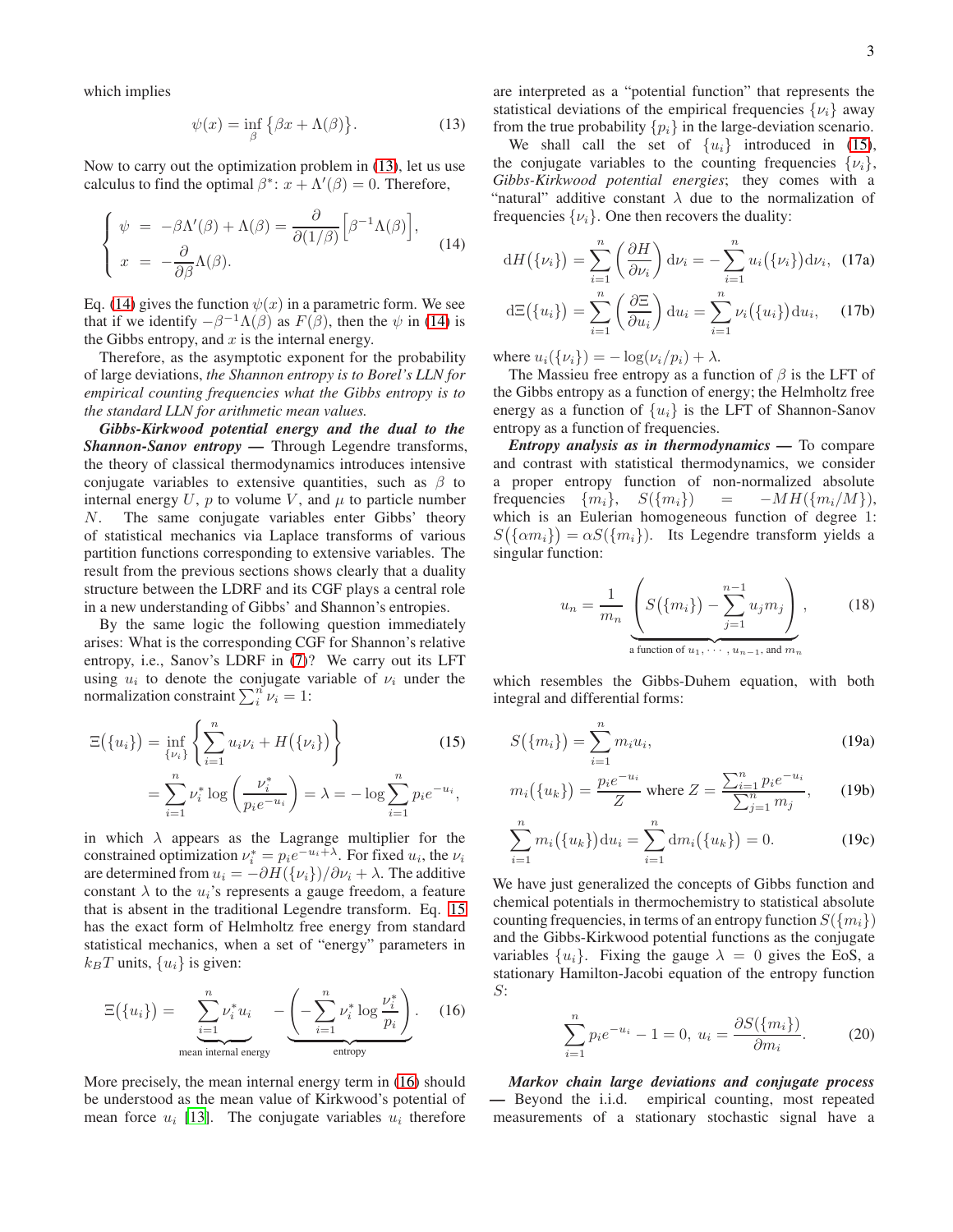temporal correlation which can be represented by a Markov process  $X_t$ ,  $t = 0, 1, \dots$ , with transition probability matrix  ${p_{ij}}$  between consecutive measurements. The LDRF of the counting frequencies along a path is [\[6](#page-4-5)]:

<span id="page-3-0"></span>
$$
I(\{\nu_i\}) = -\inf_{\text{all }\mu_i > 0} \sum_{i=1}^n \nu_i \log \left( \frac{1}{\mu_i} \sum_{j=1}^n \mu_j p_{ji} \right). \tag{21}
$$

The infimum in [\(21\)](#page-3-0) can be solved from a system of nonlinear equations for the  $\mu_i$ 's:

<span id="page-3-1"></span>
$$
\sum_{i=1}^{n} \nu_i \left( \frac{\mu_k p_{ki}}{\sum_{j=1}^{n} \mu_j p_{ji}} \right) = \nu_k, \ 1 \le k \le n. \tag{22a}
$$
\n
$$
I(\{\nu_i\}) = \sum_{i=1}^{n} \nu_i \log \left( \frac{\nu_i}{\nu_i} \right), \ \nu_i = \nu_i \sum_{j=1}^{n} \frac{\mu_j p_{ji}}{\mu_i}. \tag{22b}
$$

Eq. [22](#page-3-1) has two very different interpretations: In data statistical terms, the observed relative frequency  $\{\nu_i\}$  is the stationary distribution of a Markov chain with transition probability  $\hat{p}_{ij}$ :

$$
\hat{p}_{ij} = \frac{\mu_j p_{ji}}{\sum_{k=1}^n \mu_k p_{ki}} = \frac{\mu_j \Pr\{X_{t+1} = i | X_t = j\}}{\Pr\{X_{t+1} = i\}},\tag{23}
$$

which is the Bayesian posterior distribution for  $X_t$  given  $X_{t+1}$  = i, under the original Markov process with  $Pr{X_t = j, X_{t+1} = i} = \mu_j p_{ji}$ . [\(22a](#page-3-1)) finds the hidden  $\{\mu_i\}$ from the observed  $\{\nu_i\}$ . Eq. [22b](#page-3-1) also has a thermodynamic interpretation:  $\log(\nu_i/v_i)$  in [\(22b](#page-3-1)) is a Gibbs-Kirkwood potential representing the deviation of observed statistical frequency  $\{\nu_i\}$  from the stationary probability  $\{\pi_i\}$ . It is zero when  $\nu_i = \pi_i \forall i$ , which yields  $\mu_k = \pi_k$  and  $\nu_i = v_i$  from [\(22\)](#page-3-1). In terms of  $\nu$ 's and  $v$ 's,  $\hat{p}_{ij} = (\mu_j p_{ji}/\mu_i)v_i/\nu_i$ .

From a mathematical modeling standpoint, finding  $\{p_{jk}\}$ for an underlying Markov system and finding a conjugate process  $\{\hat{p}_{jk}\}$  for the *empirical frequency of measurements* on the stochastic system are equivalent. Any given set of observed relative frequencies  $\{\nu_i\}$  is *represented* as the stationary distribution of the conjugate Markov process w.r.t. a hidden measure  $\{\mu_i\}$  that serves as a tilting [\[15](#page-4-13)], and represents the *measurement* on probability.

For a continuous-time Markov chain with  $p_{ij} = (e^{\mathbf{Q}\Delta t})_{ij}$ where  $\mathbf{Q} = \{q_{ij}\}\$ is a transition rate matrix, The conjugate process w.r.t  $\{\mu_i\}$  has transition probability rate matrix

$$
\hat{q}_{ij} = \frac{\mu_j q_{ji}}{\mu_i} \text{ if } i \neq j, \ \hat{q}_{ii} = -\sum_{j \neq i}^n \hat{q}_{ij}, \tag{24}
$$

and  $\{v_i\}$  is its stationary measure. Actually  $\hat{q}_{ij} = \mu_i q_{ji} / \mu_i - r_i \delta_{ij}$  where  $r_i = \nu_i / v_i$  has another interpretation: the *instantaneous rate of change* in the logarithmic probability density of state  $i$  following the Markov process: d  $\log \mu_i/dt = \sum_{k=1}^n \mu_k q_{ki}/\mu_i = r_i$ . When  $\forall i \mu_i = \pi_i, r_i = 0$ . The larger a  $|r_i|$  value for a state i, the faster the state probability relaxes to  $\pi_i$ . The Gibbs-Kirkwood potential for a Markov chain also acquires a kinetic meaning.

*Markov chain with detailed balance —* The infimum in Eq. [21](#page-3-0) can be solved if  $\{q_{ij}\}\$  has detailed balance,  $\pi_i q_{ij} = \pi_j q_{ji}$ :

$$
\sum_{i,j=1}^{n} \frac{\mu_j q_{ji} \nu_i}{\mu_i} \ge \sum_{i=1}^{n} q_{ii} \nu_i + 2 \sum_{i>j}^{n} \left( q_{ji} \nu_i q_{ij} \nu_j \right)^{\frac{1}{2}}, \quad (25)
$$

where the equality holds true when  $\mu_i q_{ii} \nu_i / \mu_i = \mu_i q_{ii} \nu_i / \mu_i$ . That is if  $(\mu_j/\mu_i)^2 = \nu_j \pi_j/(\nu_i \pi_i) \ \forall i, j$ . Therefore

<span id="page-3-2"></span>
$$
\frac{I(\{\nu_i\})}{\Delta t} = \sum_{i,j=1}^n \sqrt{\nu_i} \hat{\Pi}_{ij} \sqrt{\nu_j},
$$
 (26)

in which matrix  $\Pi$  is semi-positive definite with elements  $\hat{\Pi}_{ij} = -\sqrt{\pi}_i q_{ij}/\sqrt{\pi_j} = \hat{\Pi}_{ji}$ . As a LDRF,  $I(\{\nu_i\}) \geq 0$ and the equality holds true when  $\nu_i = \pi_i$ . This corresponds to matrix  ${q_{ij}}$  having an eigenvalue 0 with eigenvector  $(1, \dots, 1)$ . The Legendre-Fenchel transform of  $(26)$  yields an eigenvalue problem that solves the  $\{\nu_i\}$  for given  $u_i =$  $\partial I/\partial \nu_i, (1 \leq i \leq n)$ :

<span id="page-3-3"></span>
$$
\sum_{k=1}^{n} \left[ \hat{\Pi}_{ik} - (u_i + \lambda) \delta_{ik} \right] \sqrt{\nu_k} = 0, \tag{27}
$$

in which  $\lambda$  again represents the gauge freedom that arises from the constraint among  $\nu$ 's. The  $\lambda$  is the largest eigenvalue of matrix  $\left[\hat{\mathbf{\Pi}} - \text{diag}(u_1, \dots, u_n)\right]$ , with the corresponding eigenvector being  $\{\sqrt{\nu_i}\}.$ 

Eq. [26](#page-3-2) offers a novel narrative for the statistical behavior of correlated empirical counting frequencies from a time-reversible Markov process: The empirical relative frequencies are split into  $\sqrt{\nu_i}$  and  $\sqrt{\nu_j}$ , they are captured by a symmetric matrix  $\sqrt{\nu_i \nu_j}$  whose trace is 1. This resembles von Neumann's density operator. [\(27\)](#page-3-3) further suggests a novel, symmetric eigenvalue problem for  $\sqrt{\nu_i}$ . The physical significance of this set of results remains to be explored.

*The nature of the Gibbsian theory —* We identify Gibbs' theories of statistical mechanics and chemical thermodynamics, as a whole, as a very different program from Boltzmann's original objective of developing a mechanical theory of heat, e.g., thermodynamic principles as mathematical consequences of classical mechanics. Gibbs' theory, with certain justifications, puts the notion of temperature which represents stochastic mechanical motions as an *a priori* concept and canonical ensemble theory as a first principle. This theory reproduces all the known relationships in classical equilibrium thermodynamics by taking the *thermodynamic limit*; one of the key results in this regard is the Gibbs-Duhem equation. However, the new theory itself is applicable to "small systems". The entirety of statistical chemistry and soft matter physics, including theories of non-ideal solutions, polymers, polyelectrolytes, proteins, and the great successes these applications have brought about, is testimony to the validity of the theory, which is far beyond Boltzmann's original vision, if one can surmise. *Boltzmann's theory has a goal; Gibbs' is open ended.*

The macroscopic limit gives rise to theories of emergent phenomena, such as phase transitions. This insight originated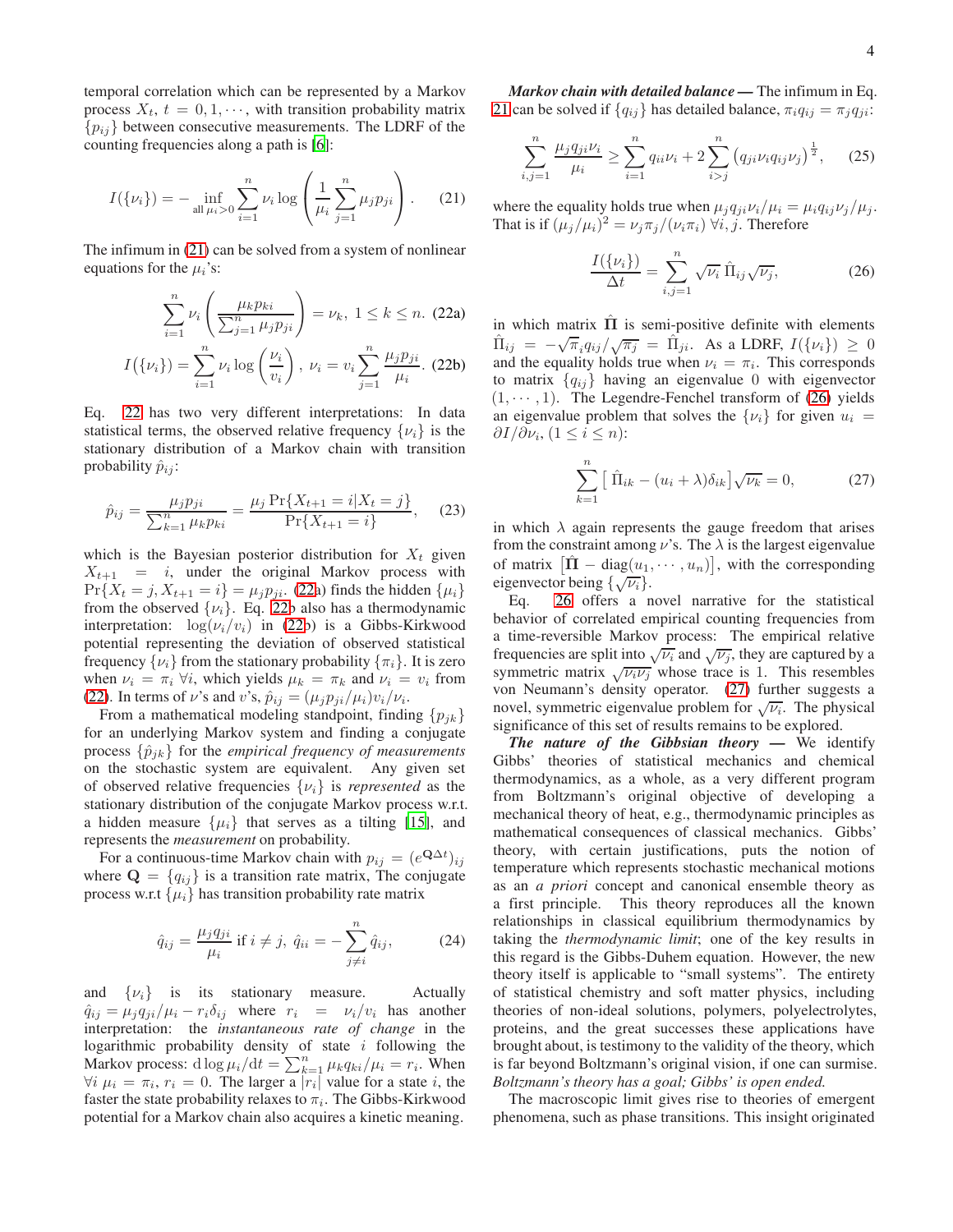in Yang and Lee's work in 1952 [\[16\]](#page-4-14), who departed from then traditional approach of McMillan-Mayer cluster expansion. By 1972, this had become one of the fundamental tenets for emergence [\[7,](#page-4-6) [17\]](#page-4-15).

The current work finds the Gibbsian theory a new foundation and its limitation. It is a mathematical consequence within the theory of probability, not due to the large size thermodynamic limit, but rather the limit law of large numbers of measurements whose empirical frequency converges to probability. In other words, the "law" articulated in the Gibbsian theory is due to universal statistical behavior of frequency as an empirical measurement for probability, a mathematical rather than physical notion.

*Maximum entropy principle re-interpreted —* Maximum entropy principle (MEP) [\[18\]](#page-4-16) and its dynamic counterpart maximum calibre (MaxCal) [\[19\]](#page-4-17) have a great number of followers in engineering and data science. The theory of large deviations offers the very statistical origin for such a principle: The key is to distinguish the abstract mathematical concept of "probability meansure" associated with  $(\Omega, \mathcal{F}, \mathbb{P})$ and the statistical counting frequency that is widely used as the surrogate for the former. The latter can be experimentally measured. Very recently, K. A. Dill has called for a distinction between entropy as a scalar quantity of a system and entropy as a "function of the relative frequencies".

*Gauge freedom, normalization and free energy of ground state.* The Legendre-Fenchel dual to the Shannon-Sanov entropy of counting frequency  $\{\nu_i\}$  naturally gives rise to the notion of Gibbs-Kirkwood potential function  $\{u_i\}$  together with a gauge freedom  $\lambda$  which is mathematically related to

- <span id="page-4-0"></span>[1] Smith, E. (2020) Intrinsic and extrinsic thermodynamics for stochastic population processes with multi-level large-deviation structure. *Entropy*, 22, 1137.
- <span id="page-4-1"></span>[2] Ge. H. and Qian, H. (2016) Mesoscopic kinetic basis of macroscopic chemical thermodynamics: A mathematical theory. *Phys. Rev. E* 94, 052150.
- <span id="page-4-2"></span>[3] Hill, T. L. (1963) *Thermodynamics of Small Systems*, Dover, New York.
- <span id="page-4-3"></span>[4] Lu, Z. and Qian, H. (2020) Emergence and breaking of duality symmetry in thermodynamic behavior: repeated measurements and macroscopic limit. [arXiv:2009.12644.](http://arxiv.org/abs/2009.12644)
- <span id="page-4-4"></span>[5] Oono, Y. (1989) Large deviations and statistical physics. *Progr. Theor. Phys. Supp.* 99, 165–205.
- <span id="page-4-5"></span>[6] Dembo, A. and Zeitouni, O. (1998) *Large Deviations Techniques and Applications.* 2<sup>nd</sup> ed., Springer, New York.
- <span id="page-4-6"></span>[7] Chibbaro, S., Rondoni, L. and Vulpiani, A. (2014) *Reductionism, Emergence and Levels of Reality*, Springer, New York.
- <span id="page-4-7"></span>[8] Shannon, C. E. and Weaver, W. (1949) *The Mathematical Theory of Communication*, Univ. Ill. Press, Champaign, IL.
- <span id="page-4-8"></span>[9] Hobson, A. (1969) A new theorem of information theory. *J. Stat. Phys.* 1, 383–391.
- <span id="page-4-9"></span>[10] Shore, J. E. and Johnson, R. W. (1980) Axiomatic derivation

the normalization of the  $\nu$ 's. It defines through a gauge fixing the "ground" state in which its Helmholtz free energy  $\lambda$  is zero. It is important to recognize that the set of  $\{\nu_i\}$  is a result of measurements approaching infinity in number: Given a set of  $\{\nu_i\}$  or alternatively given a set of  $\{u_i\}$ , one defines a statistical or "thermodynamic" system with permanence. In classical physics, such a system is defined mechanically through its energy function. In the present work, it is replaced by the underlying probability and the LD entropy function.

*Bottom up, top down, and bottom down —* Gibbs' theory, as understood from the present work, provides a surprisingly penetrating analytic device for carrying out the vision of R. B. Laughlin [\[20](#page-4-19)]: In the past, the theory at the "bottom" has always been *mechanics*, which provides the notion of mechanical energy and mechanical work, from which thermodynamics arises. But as many practitioners of biophysical chemistry have recognized [\[21\]](#page-4-20), the relationship between the macromolecular Boltzmann weights (or Kirkwood's potential of mean force) one has at hand and the constitutive mechanical Hamiltonian of point masses is strenuous even at its best. The present work, in agreement with [\[1\]](#page-4-0), again suggests the traditional view might not be the necessary path to thermodynamic behavior. Statistical law could provide an alternative origin for the very notion of *internal energy*, via the Gibbs-Kirkwood potential function. Further investigations into the counting frequency of correlated events might reveal more unexpected behavior [\[22](#page-5-0)].

*Acknowledgement —* We thank R. H. Austin, J. C. Baez, K. A. Dill, C. Jia, and H. Zhao for helpful discussions.

of the principle of maximum entropy and the principle of minimum cross-entropy. *IEEE Trans. Inf. Th.* 26, 26–37.

- <span id="page-4-10"></span>[11] Rockafellar, R. T. (1996) *Convex Analysis*, Princeton Univ. Press, NJ.
- <span id="page-4-11"></span>[12] Huang, K. (1963) *Statistical Mechanics*, John Wiley & Sons, New York.
- <span id="page-4-12"></span>[13] Kirkwood, J. G. (1935) Statistical mechanics of fluid mixtures. *J. Chem. Phys.* 3, 300–313.
- [14] Maes, C. and Netočný, K. (2007) Minimum entropy production principle from a dynamic fluctuation law. *J. Math. Phys.* 48, 053306.
- <span id="page-4-13"></span>[15] Barato, A. C. and Chetrite, R. (2015) A formal view on level 2.5 large deviations and fluctuation relations. *J. Stat. Phys.* 160, 1154–1172.
- <span id="page-4-14"></span>[16] Yang, C. N. and Lee, T. D. (1952) Statistical theory of equations of state and phase transitions. I. Theory of condensation. *Phys. Rev.* 87, 404–409.
- <span id="page-4-15"></span>[17] Anderson, P. W. (1972) More is different. *Science* 177, 393–396.
- <span id="page-4-16"></span>[18] Jaynes, E. T. (2003) *Probability Theory: The Logic of Science*, Cambridge Univ. Press, U.K.
- <span id="page-4-17"></span>[19] Ghosh, K., Dixit, P. D., Agozzino, L. and Dill, K. A. (2020) The maximum caliber variational principle for nonequilibria. *Annu. Rev. Phys. Chem.* 71, 21–238.
- <span id="page-4-19"></span>[20] Laughlin, R. B. (2006) *A Different Universe: Reinventing Physics from the Bottom Down*, Basic Books, New York.
- <span id="page-4-20"></span>[21] Schellman, J. A. (1997) Thermodynamics, molecules and the

<span id="page-4-18"></span><sup>1</sup> https://math.ucr.edu/home/baez/SMB2021/SMB2021 dill.pdf